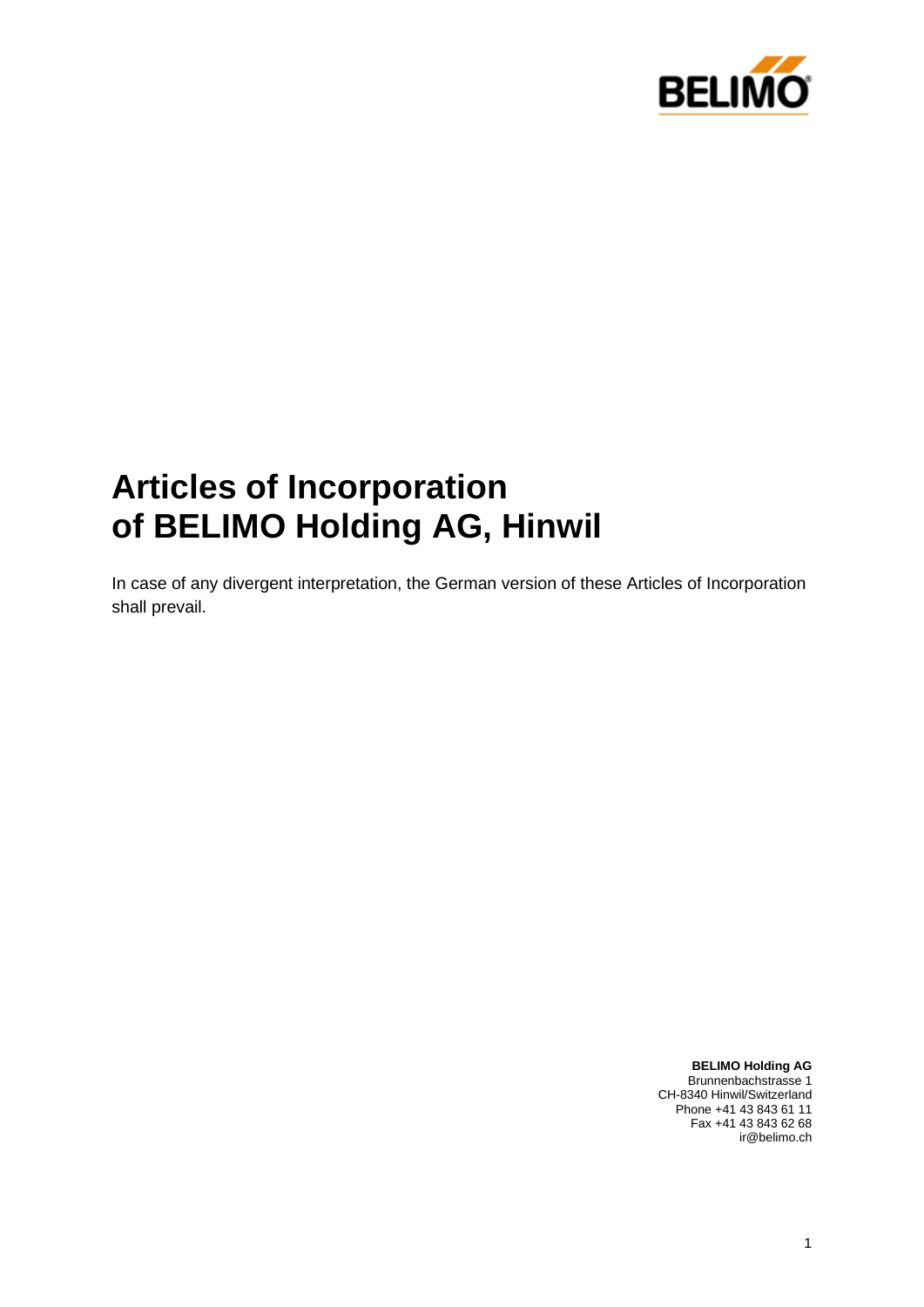

# **I. Name, registered office, duration, and purpose**

## **Article 1 – Name, registered office**

Under the name of

# **BELIMO Holding AG**

a joint-stock corporation with head office in Hinwil ZH, Switzerland, has been created for an indefinite period of time.

## **Article 2 – Purpose**

The corporate purpose is to hold, administer and manage investments and licenses of the Belimo Group, in particular in the area of the development, manufacture and distribution of technical equipment for automation in the heating, ventilation and airconditioning market.

Furthermore, the company accepts research and development assignments for products and processes of the BELIMO Group. The company may also acquire, manage and utilize licenses, patents and trademarks in Switzerland and abroad, as well as make investments in or financing of companies of any type that might be suitable for promoting the corporate purpose and that are directly or indirectly related to said purpose.

The company can also acquire and dispose of real estate.

# **II. Share capital and shares**

#### **Article 3 – Amount of share capital, number, nominal value and type of shares**

The share capital amounts to CHF 615'000.-- and is divided into 12'300'000 registered shares with a nominal value of CHF 0.05 (five hundredths Swiss franc) each.

The shares have been fully paid in.

## **Article 4 – Share register**

The company maintains a share register in which the names and addresses of the owners and beneficiaries are entered.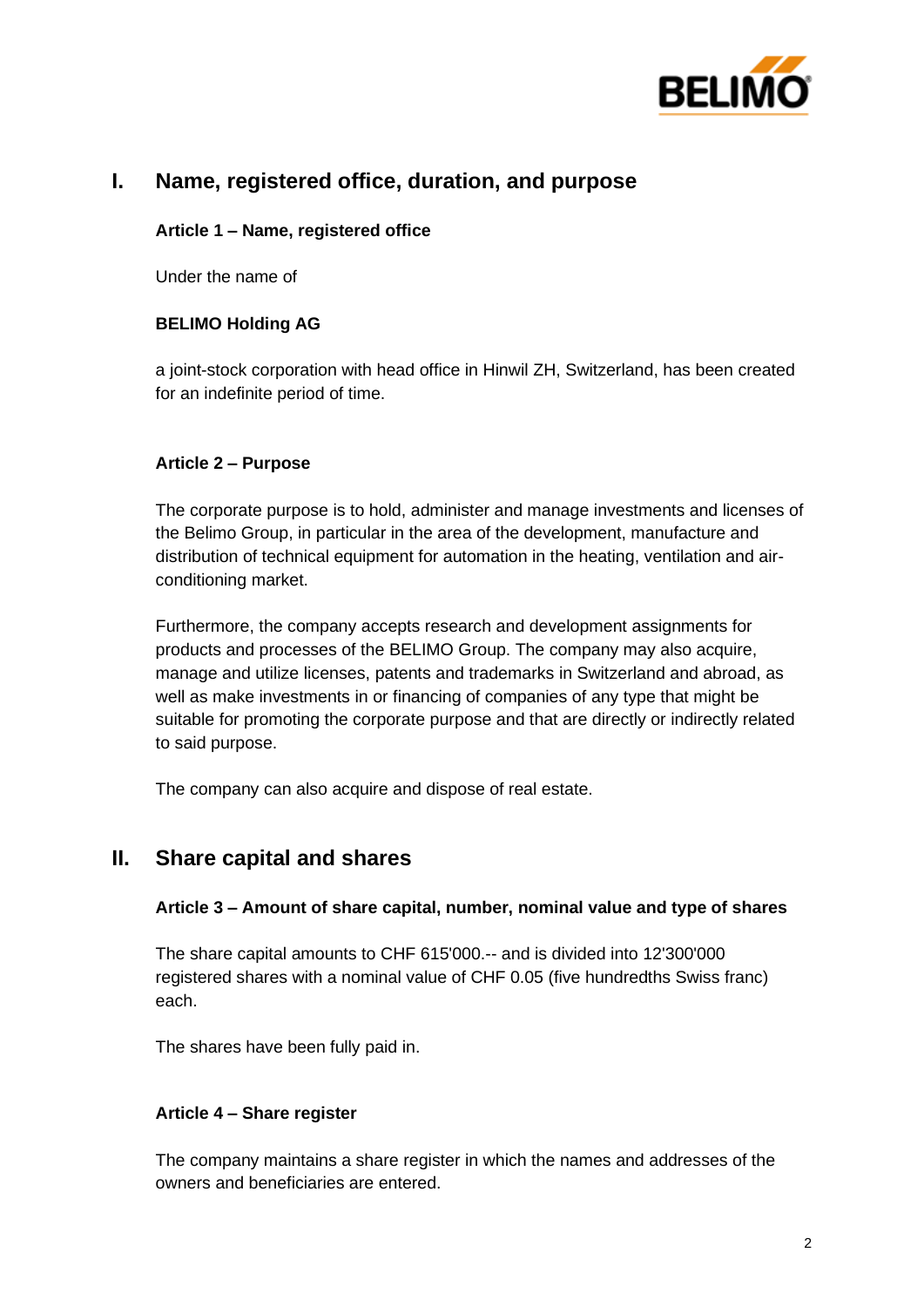

In relation to the Company, only those persons entered in the share register shall be considered registered shareholders or beneficiaries.

#### **Article 5 – Limited transferability**

The buyer and/or beneficiary of shares shall apply in writing to be registered in the share register. The company may refuse registration in the share register if the applicant does not declare expressly that he/she has acquired, and will hold, the shares on his/her own behalf and for his/her own account.

Any shareholder or beneficiary will be entered as a voting shareholder or beneficiary for a maximum of 5 per cent of the total number of shares as shown in the commercial register.

Legal entities and private partnerships combined with or related to each other through capital or voting rights, by common management, or in any similar manner, as well as individuals and legal entities and private partnerships acting jointly or in a coordinated way, shall be considered as a single person. Shareholders holding more than 5 per cent of the total number of shares at the time this provision is introduced shall continue to be registered in the share register with the number of shares held by them. The Board of Directors may through regulations define exceptions to the 5 per cent registration limit.

Art. 685b par. 4 of the Swiss Code of Obligations (CO) and Art. 685d par. 3 CO are reserved.

## **Article 6 – Certificates, Uncertificated and Book-entry Securities**

The Company issues its registered shares in the form of single share certificates, certificates, global share certificates or uncertificated securities. The Company is free, within the provisions of the law, to convert any of its registered shares issued in one of these forms into another form at any time and without the approval of the shareholders. It shall bear the costs involved.

The shareholders shall not be entitled to demand conversion of registered shares issued in a particular form into any other form. The shareholders may however request that the Company certify the registered shares held by them in accordance with the share register.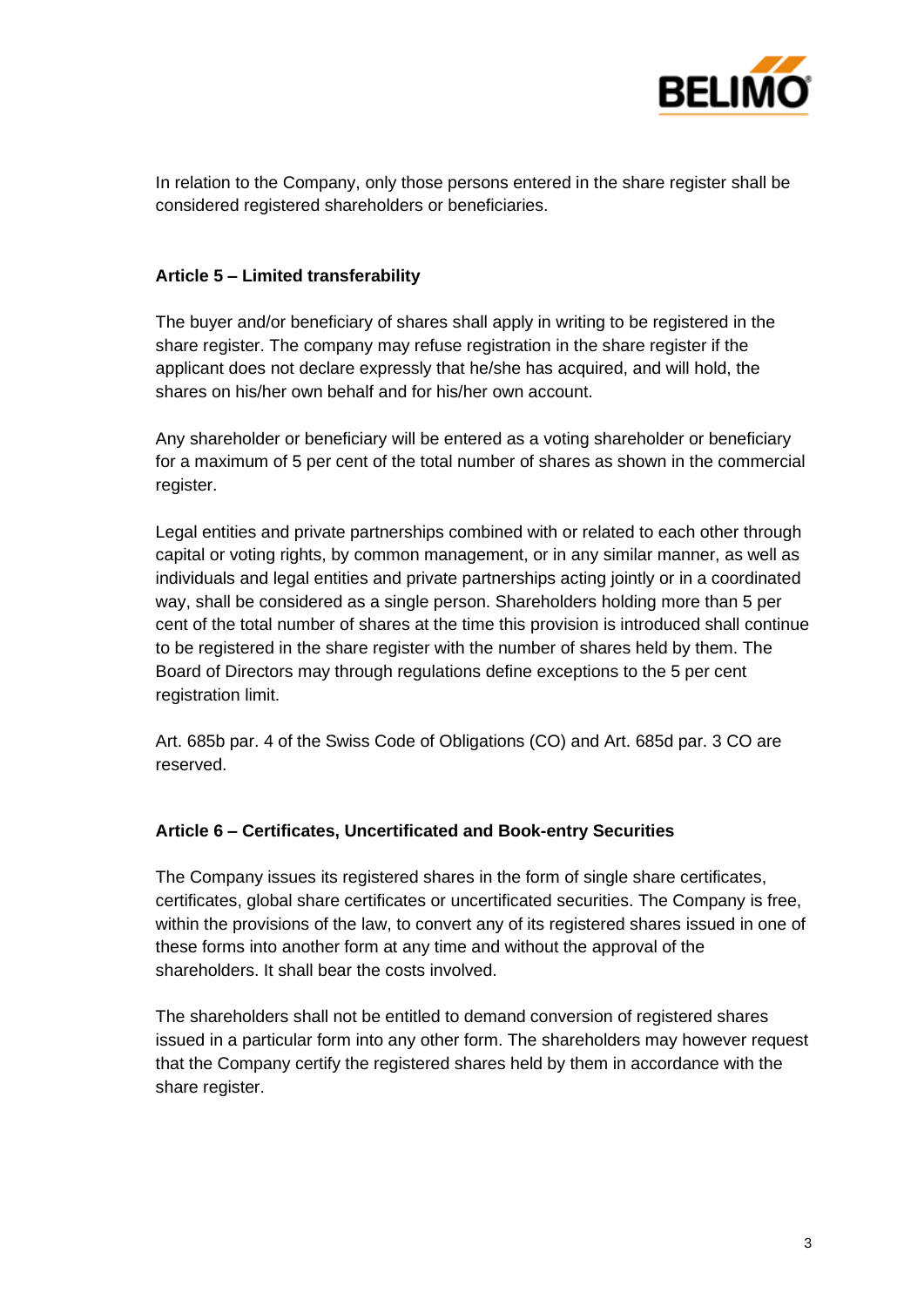

Book-entry securities which are backed by the Company's registered shares may not be transferred by assignment, and a security interest in them can not be created by assignment.

#### **Article 7 – Subscription right**

In case of a share capital increase, the shareholders have a right of first refusal to subscribe new shares (stock option right) in accordance with their then current holdings of shares. The revocation of the subscription right for valid reasons is reserved.

# **III. Organization of the Company**

#### **Article 8 – Executive bodies of the Company**

The executive bodies of the Company are:

- A The General Meeting of Shareholders
- B The Board of Directors
- C The Statutory Auditors
- D Other bodies designated by the Board of Directors as appropriate on the basis of the organizational regulations

## **A The General Meeting of Shareholders**

#### **Article 9 – General Meeting**

The Ordinary General Meeting shall be held annually within six months after the closing of the business year.

Extraordinary General Meetings shall be convened as required.

## **Article 10 – Convocation of the General Meeting**

The General Meeting shall be convened by the Board of Directors, by the Statutory Auditors should the case arise, and in the cases foreseen by law.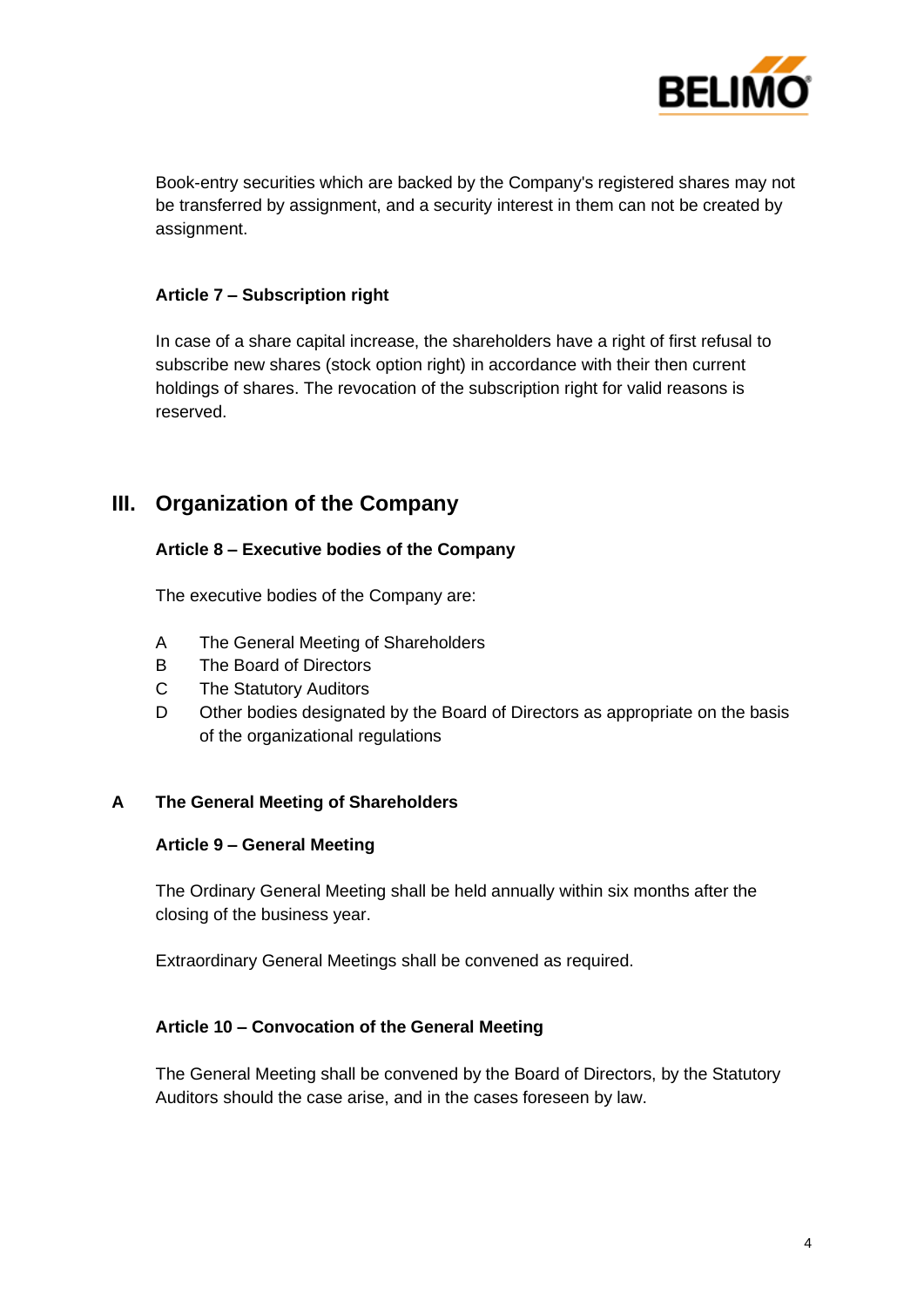

Voting shareholders jointly representing a minimum of one tenth of the share capital may request in writing, without indicating any reason therefore, that the Board of Directors convene a General Meeting of Shareholders.

# **Article 11 – Right to put an item on the agenda**

Voting shareholders representing shares with a nominal value of at least 10 000 Swiss francs may request that an item be put on the agenda, indicating the corresponding motions. Such requests shall be submitted in writing to the Chairman of the Board at the latest 45 days prior to the meeting.

## **Article 12 – Form of convening the General Meeting**

Notice of the Ordinary and Extraordinary General Meetings shall be served at least 20 days prior to the date of the meeting by publication in the publication organs determined for the Company's notices, with indication of the items on the agenda, the motions presented by the Board of Directors and, should the case arise, the names of the shareholders who have requested the General Meeting or that a particular item be put on the agenda.

The invitation to the Ordinary General Meeting shall also contain the information that the annual report and the statutory auditors' report are available for inspection at the Company's head office and that the shareholders may ask for the delivery of these reports.

# **Article 13 – Voting right**

Each share entered into the share register as a voting share shall have one vote at the General Meeting.

The Board of Directors shall take the necessary measures to determine the voting rights and ascertain the results of votes and elections (e.g. also by electronic data processing).

## **Article 14 – Proxy**

The shareholders may have themselves represented at the General Meeting, by means of a written power of attorney, by a proxy, who need not be a shareholder. The Board of Directors may issue procedural rules for participation, representation and giving instructions.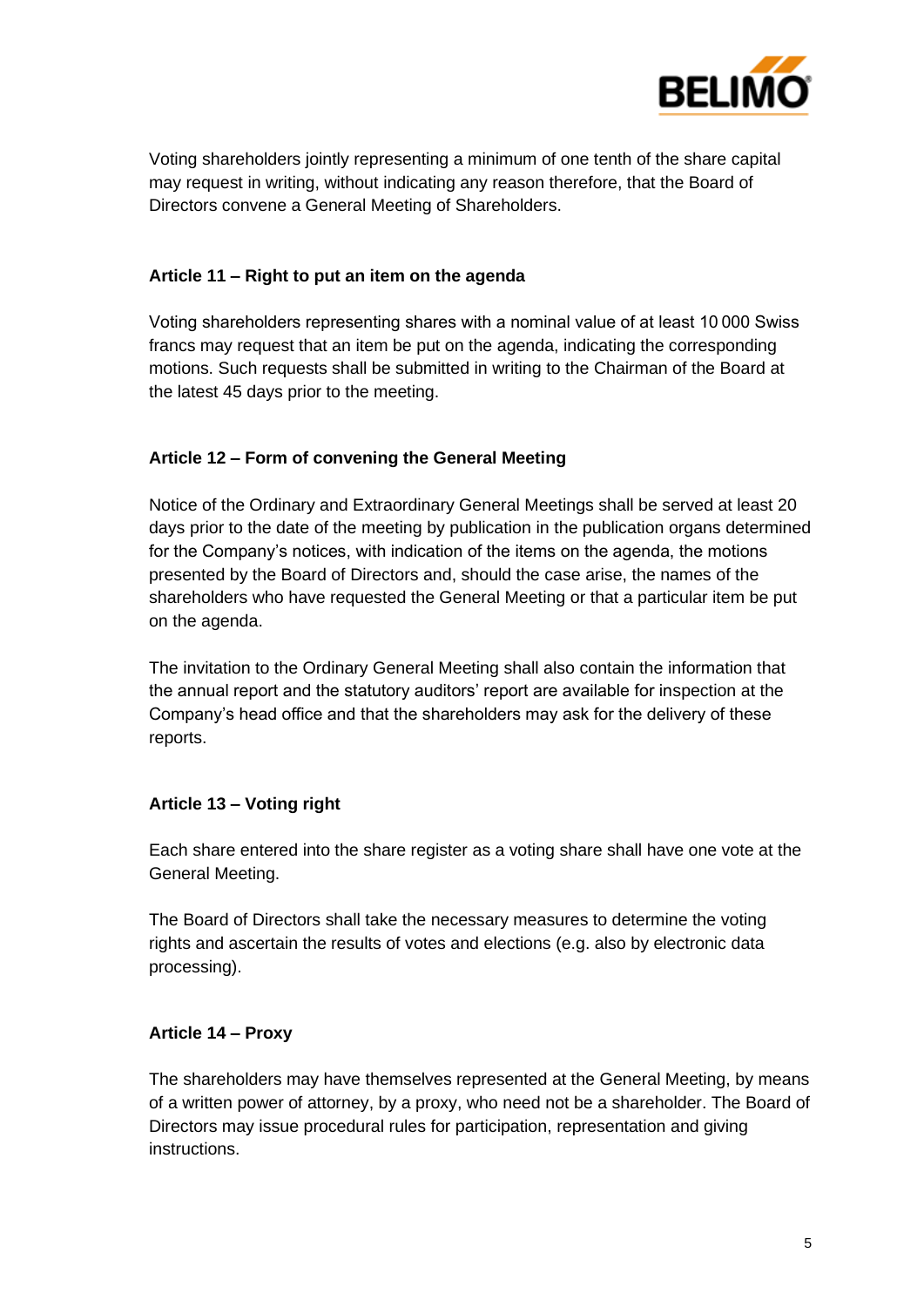

# **Article 15 – Non-assignable powers of the General Meeting of Shareholders**

The General Meeting of Shareholders has the following non-assignable powers:

- 1. Definition and amendment of the Articles of Incorporation;
- 2. Annual (individual) election of the members of the Board of Directors, the Chairman of the Board of Directors, the Deputy Chairman of the Board of Directors and members of the Remuneration Committee; the latter must be members of the Board of Directors;
- 3. Election of the Statutory Auditors and the Group Auditors;
- 4. Annual election of the independent voting right representative or several independent voting right representatives and any substitutes;
- 5. Approval of the fixed and variable remuneration of the Board of Directors and of the persons entrusted by the Board of Directors with all or part of the management (Group Executive Committee) pursuant to the provisions of these Articles of Incorporation;
- 6. Approval of the annual report, the financial statements and the consolidated financial statements;
- 7. Resolution on the appropriation of available earnings and declaration of dividends;
- 8. Discharge of the members of the Board of Directors;
- 9. Resolving on all other matters reserved for the General Meeting either by law or by the Articles of Incorporation.

## **Article 16 – Resolutions of the General Meeting**

The General Meeting resolves and elects with the absolute majority of votes cast, insofar as the law does not compulsorily specify otherwise. In case of a tie, the chairperson of the Meeting shall have the casting vote.

In the case of an election, if the absolute majority is not reached in a first election round, the relative majority shall be decisive in the second round.

A minimum two-thirds majority of the votes represented, and the absolute majority of the nominal values of the shares represented, will be required for resolutions of the General Meeting of Shareholders regarding:

- 1. Modification of the corporate purpose
- 2. Creation or revocation of voting shares
- 3. Restrictions on the transferability of registered shares
- 4. Approved or conditional capital increases
- 5. Capital increases out of equity, against contributions in kind, or for the purpose of taking over tangible assets; and the granting of special privileges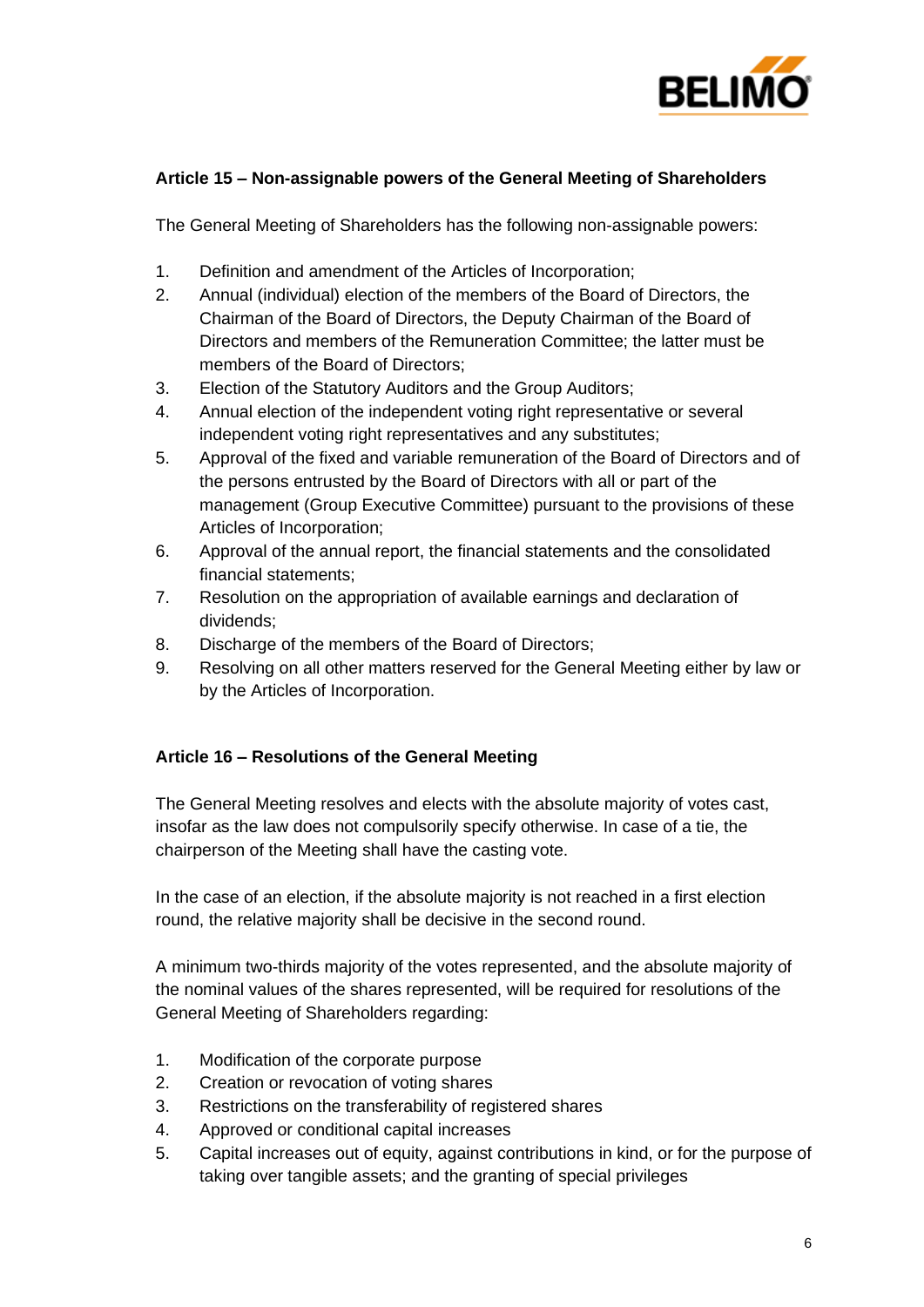

- 6. Restriction or revocation of subscription rights
- 7. Relocation of the registered head office
- 8. Dissolution of the Company, with or without liquidation

## **Article 17 – Votes and elections**

As a rule, votes and elections shall be by open ballot. Votes and elections shall be by secret ballot when the chairperson so decides or when requested by the majority of the shareholders present. The chairperson may replace written votes and elections by an electronic procedure.

A proxy and instructions may be given to the independent voting right representative by electronic means. The Board of Directors may issue a regulation to that effect.

## **Article 18 – Chairing the General Meeting**

The Chairman of the Board of Directors shall chair the General Meeting; if he /she is prevented from doing so, the Deputy Chairman shall act as the chairperson and, in his absence, another member of the Board of Directors designated by the Board.

The chairperson of the Meeting shall designate the Tellers and the Secretary, who need not be shareholders.

## **Article 19 – Minutes of the General Meeting of Shareholders**

Minutes shall be kept of the General Meeting; the minutes shall be signed by the chairperson of the Meeting and by the Secretary.

## **Article 19bis – Independent voting right representative**

The independent voting right representative or, as appropriate, several independent voting right representatives, together with any substitutes, shall be elected for a term of office of one year until the next ordinary General Meeting. Re-election is possible.

The Board of Directors makes arrangements for shareholders to be likewise able to give proxies and instructions to the independent voting right representative by electronic means.

The independent voting right representative must exercise the voting rights represented by him on the basis of the instructions given. If he has received no such instructions, he shall abstain from voting. The general instruction to vote in the way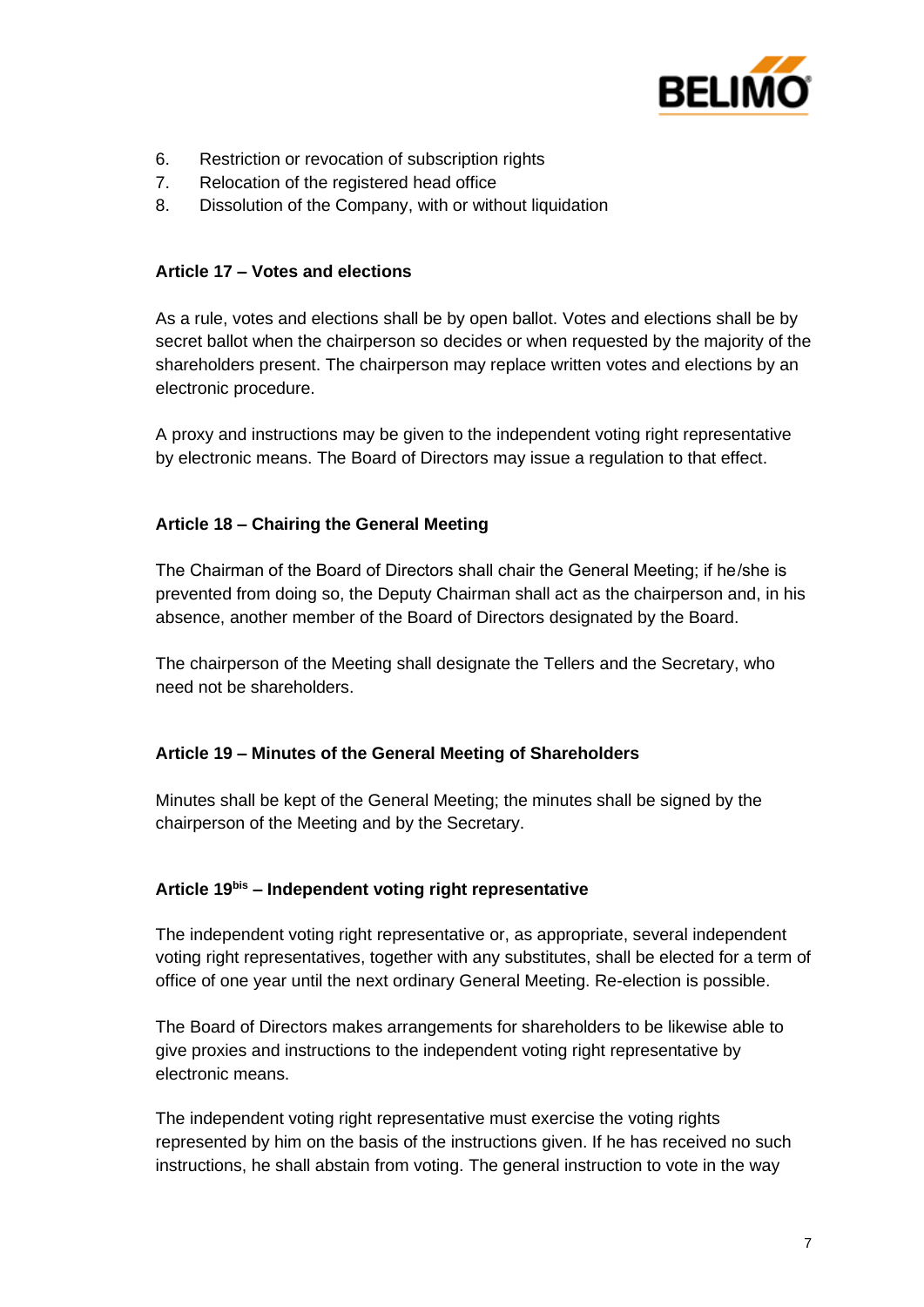

proposed by the Board of Directors on matters announced in the invitation and/or not announced is regarded as a valid instruction to exercise the voting right.

## **B Board of Directors**

#### **Article 20 – Composition**

The Board of Directors is made up of at least three and a maximum of seven members.

## **Article 21 – Term of office of the Board of Directors**

The members of the Board of Directors are elected for a term of office of one year. The term of office ends on the date of the Ordinary General Meeting. Members may be reelected. They may be elected for one further and final term of office at the age of 70 for a period of one year.

#### **Article 22 – Constitution of the Board of Directors**

The Board of Directors constitutes itself, subject to the provisions of law and those of the Articles of Incorporation. The Chairman of the Board of Directors and the Deputy Chairman of the Board of Directors, together with the members of the Remuneration Committee, are elected by the General Meeting.

The Board designates a Secretary, who need not be a member of the Board.

#### **Article 23 – Resolutions of the Board of Directors**

The Chairman of the Board and, in his/her absence, the Deputy Chairman of the Board or a duly appointed member of the Board, shall call and chair the board meetings.

The Board of Directors constitutes a quorum when a majority of its members are present. No quorum of presence is required when a completed capital increase is to be ascertained and the corresponding amendment of the Articles of Incorporation is to be resolved.

The Board of Directors resolves and conducts elections with a majority of the votes cast.

Resolutions on a previously presented motion may be passed in writing (letter, facsimile, or other written forms), unless one of the members asks for oral deliberation.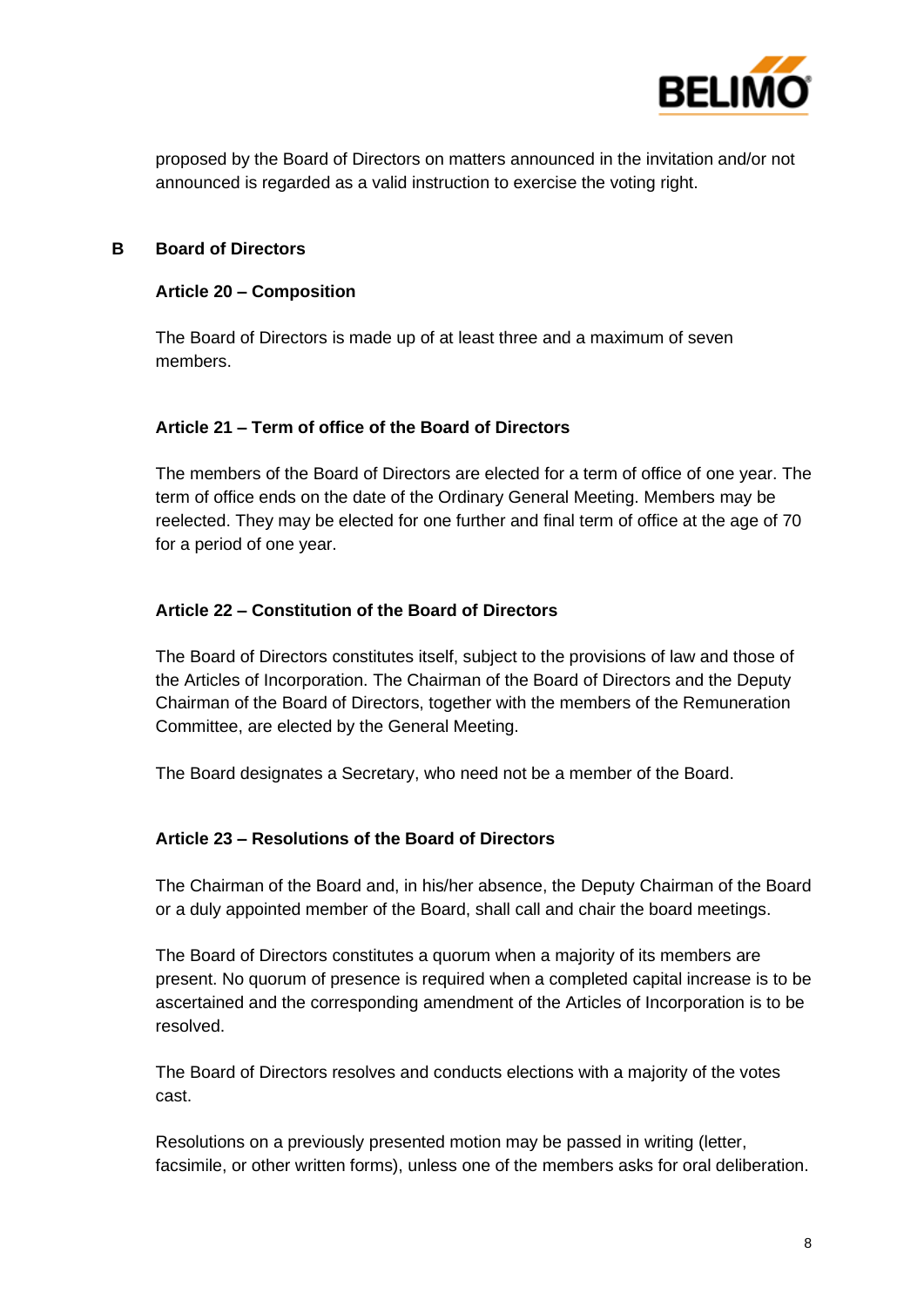

Resolutions by circular letter are to be entered into the minutes of the following meeting of the Board of Directors.

#### **Article 24 – Non-assignable tasks of the Board of Directors – Remuneration Committee**

The Board of Directors is authorized to resolve on all matters not reserved for the General Meeting of Shareholders by law or pursuant to the Articles of Incorporation.

The Board has the following non-assignable and inalienable tasks:

- 1. Direction of the Company and issuing of necessary instructions
- 2. Approval of the corporate policy and strategy
- 3. Definition of the organization
- 4. Determination of the design of the accounting system, financial control and financial planning
- 5. Nomination and removal of the persons entrusted with the management and representation of the Company
- 6. Supervision of the persons in charge of the management (also regarding the observance of the Law, the Articles of Incorporation, regulations and instructions)
- 7. Drawing up the annual and remuneration report and preparing the General Meeting; carrying out the resolutions of the General Meeting
- 8. Notification of the judge in case of insolvency

The Board of Directors may entrust the preparation and execution of its decisions or the supervision of business to committees or to individual members. At least an Audit Committee and a Remuneration Committee with not less than two members each shall be set up. The members of the Remuneration Committee are elected by the General Meeting in each case for a term of office of one year lasting until the next ordinary General Meeting.

The Board of Directors appoints one of the members of the Remuneration Committee to act as Chairman and adopts a regulation defining the tasks of the Remuneration Committee.

The Remuneration Committee is entrusted with the following tasks, subject to the powers of the General Meeting:

- a) proposals to the Board of Directors for the definition of principles, performance targets and assessment criteria for fixed and variable remuneration within the framework of the statutory provisions and those of the Articles of Incorporation
- b) proposals to the Board of Directors for the determination of the overall amounts of the fixed remuneration of the members of the Board of Directors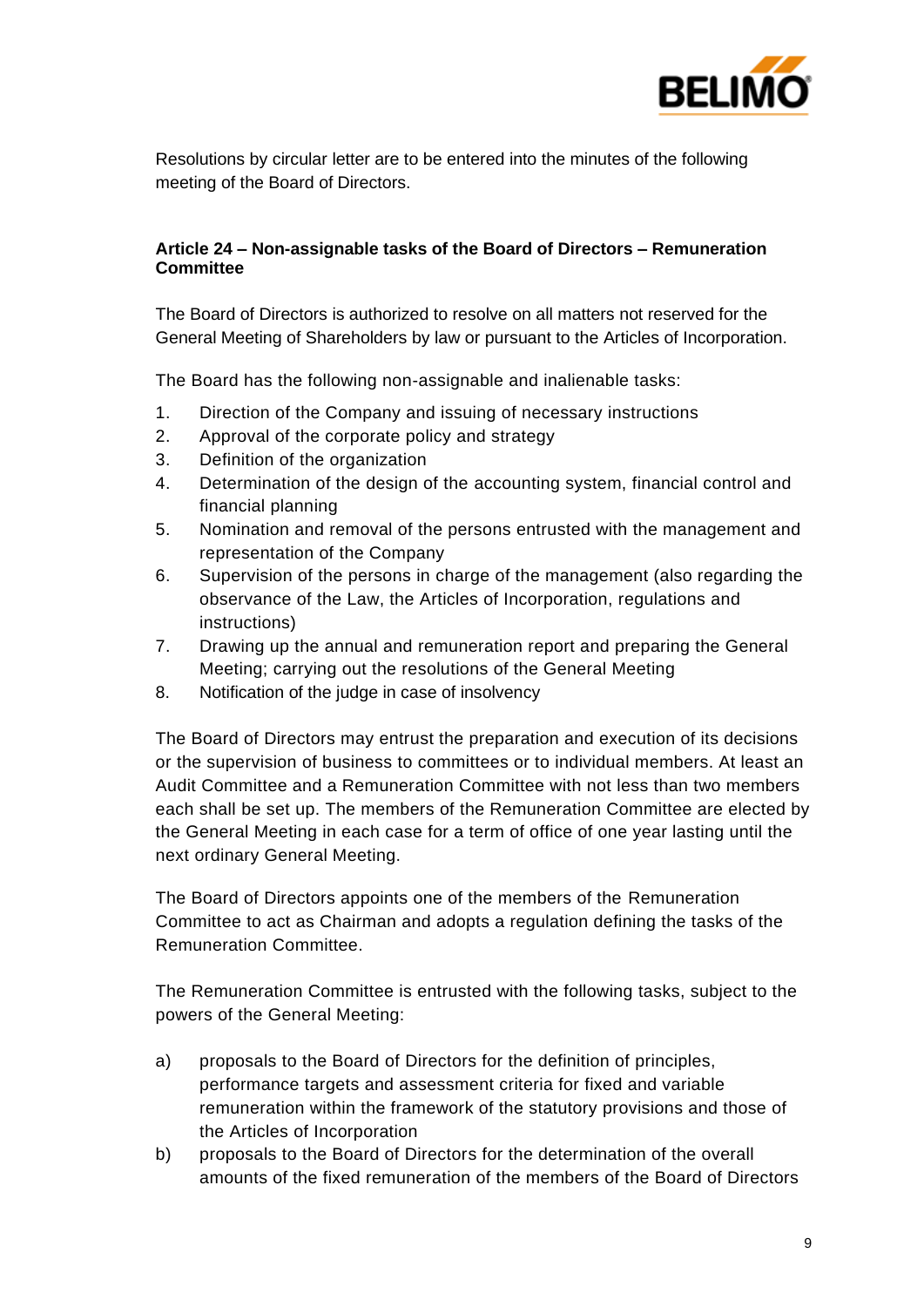

and the fixed and variable remuneration of the members of the Group Executive Committee to be placed to the General Meeting for approval

- c) review of compliance with the principles for remuneration pursuant to the Law, Articles of Incorporation, regulation and decisions of the General Meeting
- d) proposal of the remuneration report for the attention of the Board of Directors and the General Meeting.

#### **Article 25 – Delegation of representation and management**

Based on organizational regulations, the Board of Directors may delegate the representation of the Company and the management, or parts thereof, to individual board members or to third parties, who must be natural persons.

**C Provisions on contracts, remuneration etc.**

## **Article 25bis – Credits / loans / pensions**

Credits and loans to members of the Board of Directors and Group Executive Committee may only be granted in justified exceptional cases and only on market conditions. The total amount of such credits and loans shall not exceed CHF 200 000 per member.

Contributions made by the employer to occupational benefit schemes are regarded as an integral part of the remuneration. The regulatory benefits paid out by such benefit schemes are not treated as part of the remuneration.

## **Article 25ter - Mandates**

No member of the Board of Directors may hold more than four additional mandates in the ultimate strategic management bodies or on the ultimate boards of listed companies which do not belong to the Belimo Group. The Board of Directors may allow max. two exceptions per member in specific cases. More than one mandate held within a group of companies are regarded as a single activity.

No member of the Group Executive Committee may hold more than two additional mandates in the ultimate strategic management bodies or on the ultimate boards of listed companies which do not belong to the Belimo Group. The Board of Directors may allow max. two exceptions per member in specific cases. More than one mandate held within a group of companies are regarded as a single activity.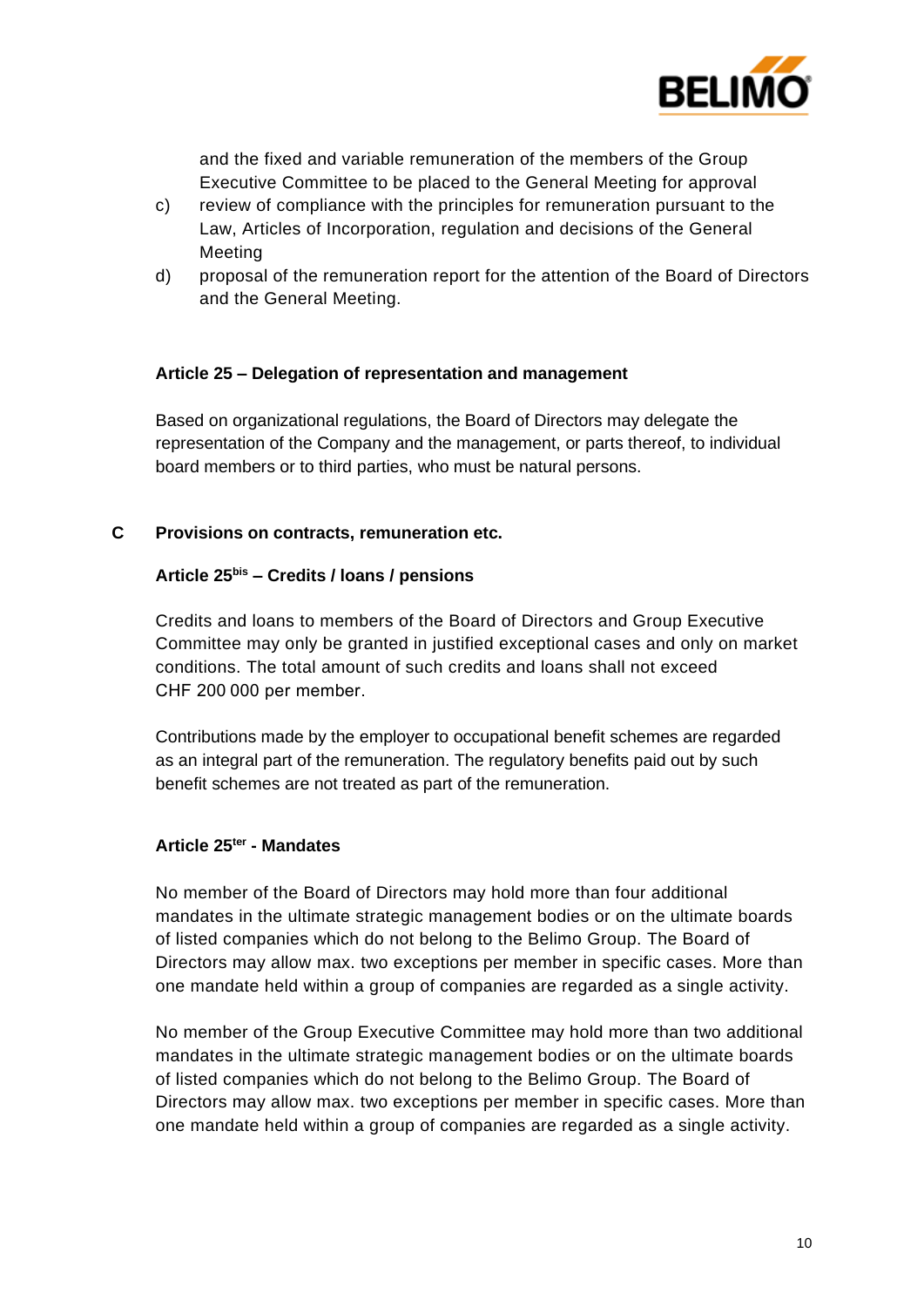

The acceptance of a maximum of four mandates in the ultimate strategic management bodies or on the ultimate boards of non-listed companies which do not belong to the Belimo Group is permissible for a member of the Board of Directors and a member of the Group Executive Committee as long as the exercise of the obligations to the Company of the member of the Board of Directors or of the Group Executive Committee is not impaired. More than one mandate held within a group of companies are regarded as a single activity.

## **Article 25quater – (Employment) Contracts**

The Board of Directors may conclude temporary and permanent (employment) contracts with the members of the Board of Directors and the Group Executive Committee. The maximum duration of the temporary contracts is one year. Renewal is permitted. The notice period for permanent contracts shall not exceed twelve months.

Prohibitions against competition may be agreed for the period after termination of a contract. As compensation for such a prohibition against competition, remuneration may be paid for a maximum period of two years in an amount which shall not exceed overall, and in proportion to the duration, the amount of the last fixed annual remuneration paid to this member before his departure.

## **Article 25quinquies – Remuneration of the Board of Directors**

The members of the Board of Directors receive fixed cash remuneration for their activity. Supplements may be paid for membership of committees or for the performance of special tasks or orders.

The Board of Directors may pay a flat-rate allowance to members of the Board of Directors for expenses incurred by them in the interest of the Company. Such flatrate expenses are not treated as remuneration but are to be stated in the remuneration report.

The General Meeting approves with binding effect each year on the occasion of the ordinary General Meeting the maximum overall amount of this fixed remuneration payable to the members of the Board of Directors for the duration of the current financial year.

If the General Meeting withholds its approval, the Board of Directors may submit new proposals for approval to the same General Meeting. If the Board of Directors makes no new proposals or if the General Meeting likewise declines the new proposals, the Board of Directors must convene a new General Meeting within a time limit of three months.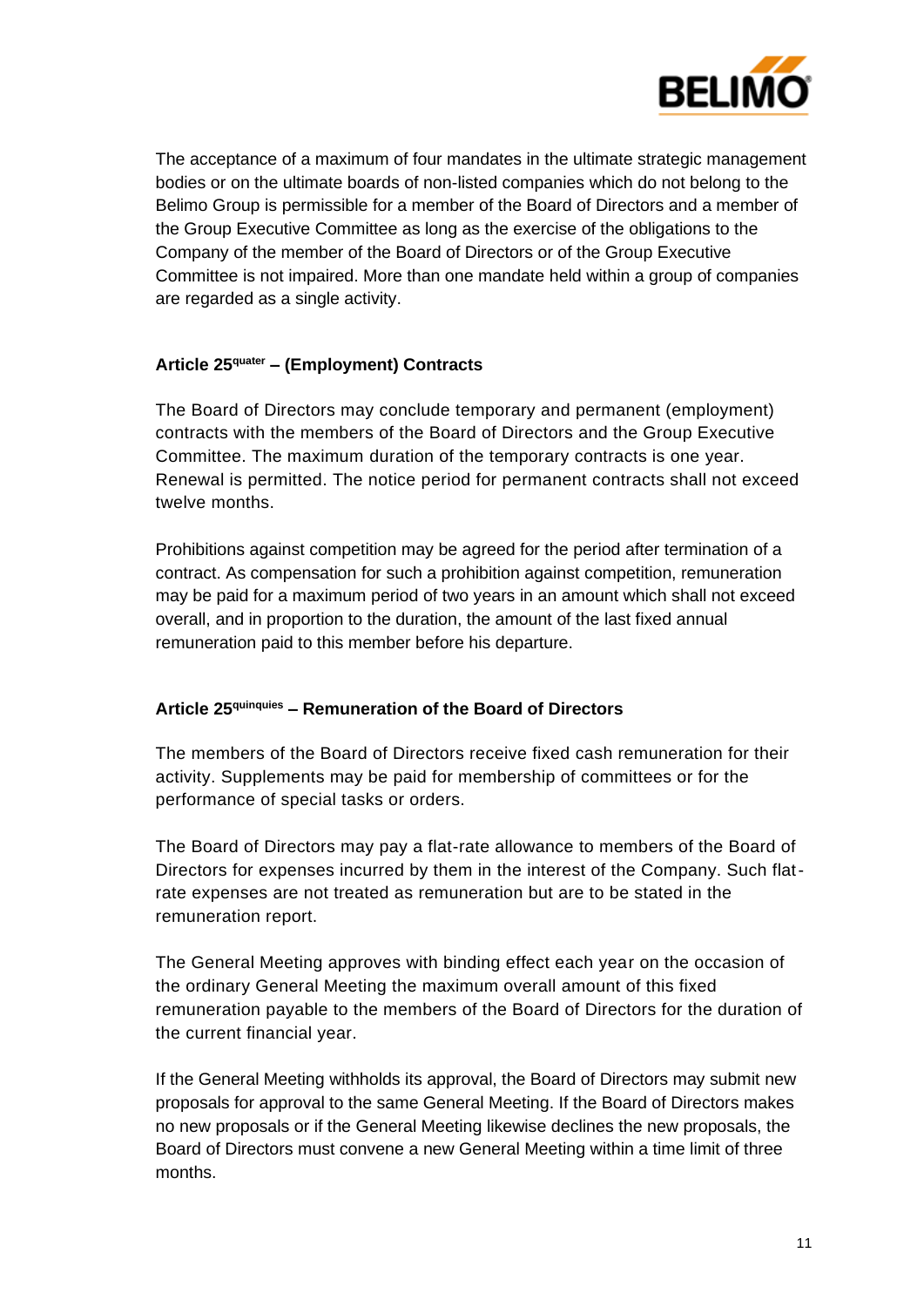

#### **Article 25sexties – Remuneration of the Group Executive Committee**

The members of the Group Executive Committee receive, as consideration for their activity, fixed annual cash remuneration and performance and successrelated remuneration amounting to not more than 120 percent of the equivalent fixed annual remuneration for the chairperson of the Group Executive Committee and not more than 100 percent of the corresponding fixed annual remuneration for the other members of the Group Executive Committee.

The members of the Group Executive Committee may likewise receive a flat-rate expense allowance which is not treated as remuneration, but must be stated in the remuneration report.

The performance and success-related variable remuneration for the members of the Group Executive Committee is based upon the quantitative and individual objectives determined each year by the Board of Directors in the long-term interest of the Company.

The General Meeting approves with binding effect each year at the ordinary General Meeting the maximum total amount of this fixed and variable remuneration for the members of the Group Executive Committee for the duration of the current financial year.

If the General Meeting withholds its approval, the Board of Directors may submit new proposals for approval at the same General Meeting. If the Board of Directors makes no new proposals or if the General Meeting likewise declines the new proposals, the Board of Directors must convene a new General Meeting within a time limit of three months.

For the appointment of new members of the Group Executive Committee made after approval by the General Meeting, the maximum amount per new member shall be increased pro rata temporis, however, to a maximum of one and a half times the proportion for a comparable function contained in the maximum amount approved by the General Meeting. This additional remuneration does not have to be approved by the General Meeting.

The Board of Directors, acting in the interest of the Company and of the shareholders, may in justified individual cases, pay the following types of remuneration to the members of the Group Executive Committee:

- a) advance payments of a compensatory nature;
- b) additional variable remuneration which compensates for special and additional services justified by the needs of the business.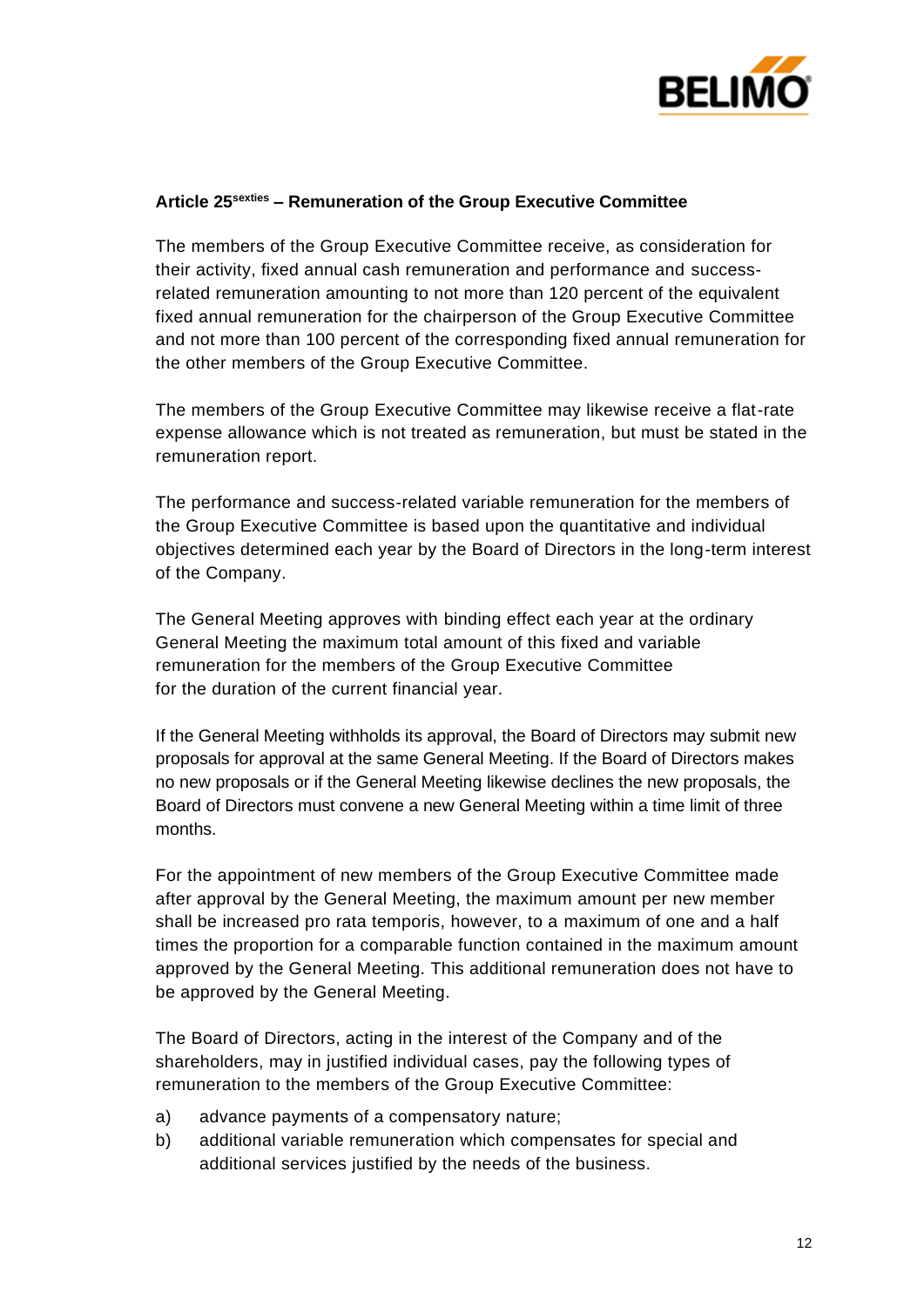

Approval by the General Meeting of this additional remuneration, which shall not exceed the amount of the fixed remuneration payable to each member of the Group Executive Committee, is not required.

#### **D Auditors**

#### **Article 26 – Election, term of office, tasks**

The General Meeting elects the Statutory Auditors for a term of office of one year, with the rights and obligations as described in Art. 728 et seq. of the Swiss Code of Obligations, and one or several auditors as Group Auditors. The Statutory Auditors likewise verify the remuneration report.

The auditors shall meet the legal requirements regarding qualification and independence.

# **IV. Financial statements and appropriation of earnings**

# **Article 27 – Financial statements**

The business year starts on January 1 and ends on December 31.

#### **Article 28 – Legal and statutory reserves**

Of the net income remaining after the deduction of all expenses, interest payments, losses and other charges, as well as after the required depreciation and provisions, 5 per cent shall be allocated to the general legal reserve until such reserve will have reached 20 per cent of the paid-in share capital.

Subject to the legal provisions regarding further allocations to the general legal reserve and subject to Art. 671 of Swiss Code of Obligations, the available earnings as shown in the balance sheet will be at the free disposal of the General Meeting.

In addition to the legal reserve, the General Meeting may resolve to create special reserves that will be at its free disposal.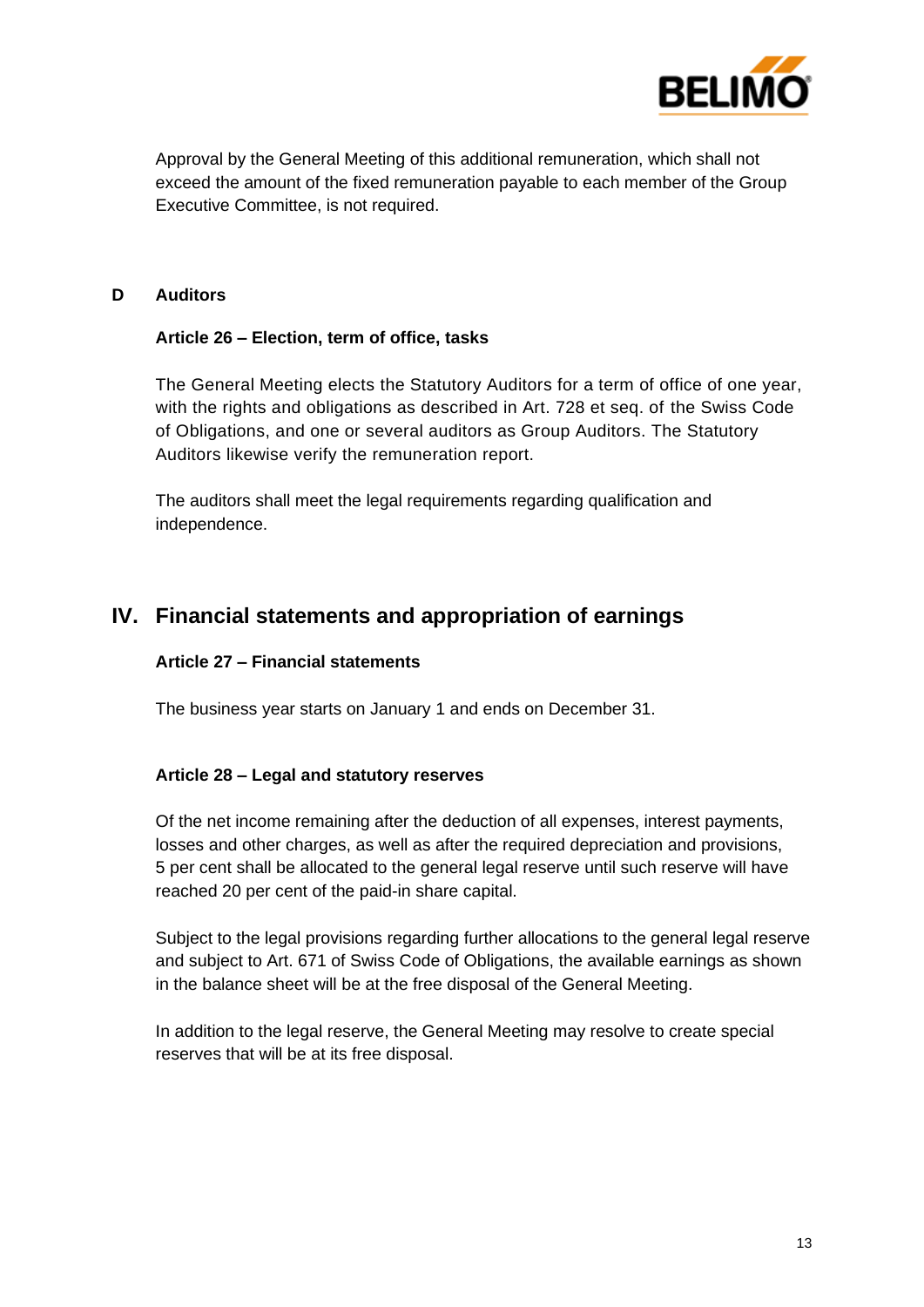

# **V. Notices and communications**

#### **Article 29 – Notices, organs of publication**

Notices and communications of the Company shall be published in the Swiss Trade Gazette (Schweizerisches Handelsamtsblatt).

Legally valid notifications to the shareholders may also be conveyed by registered letter to the addresses listed in the share register.

The Board of Directors may specify other organs of publication.

BELIMO Holding AG

Patrick Burkhalter **Dr. Martin Zwyssig** 

Chairman of the Board of Directors Deputy Chairman of the Board of Directors